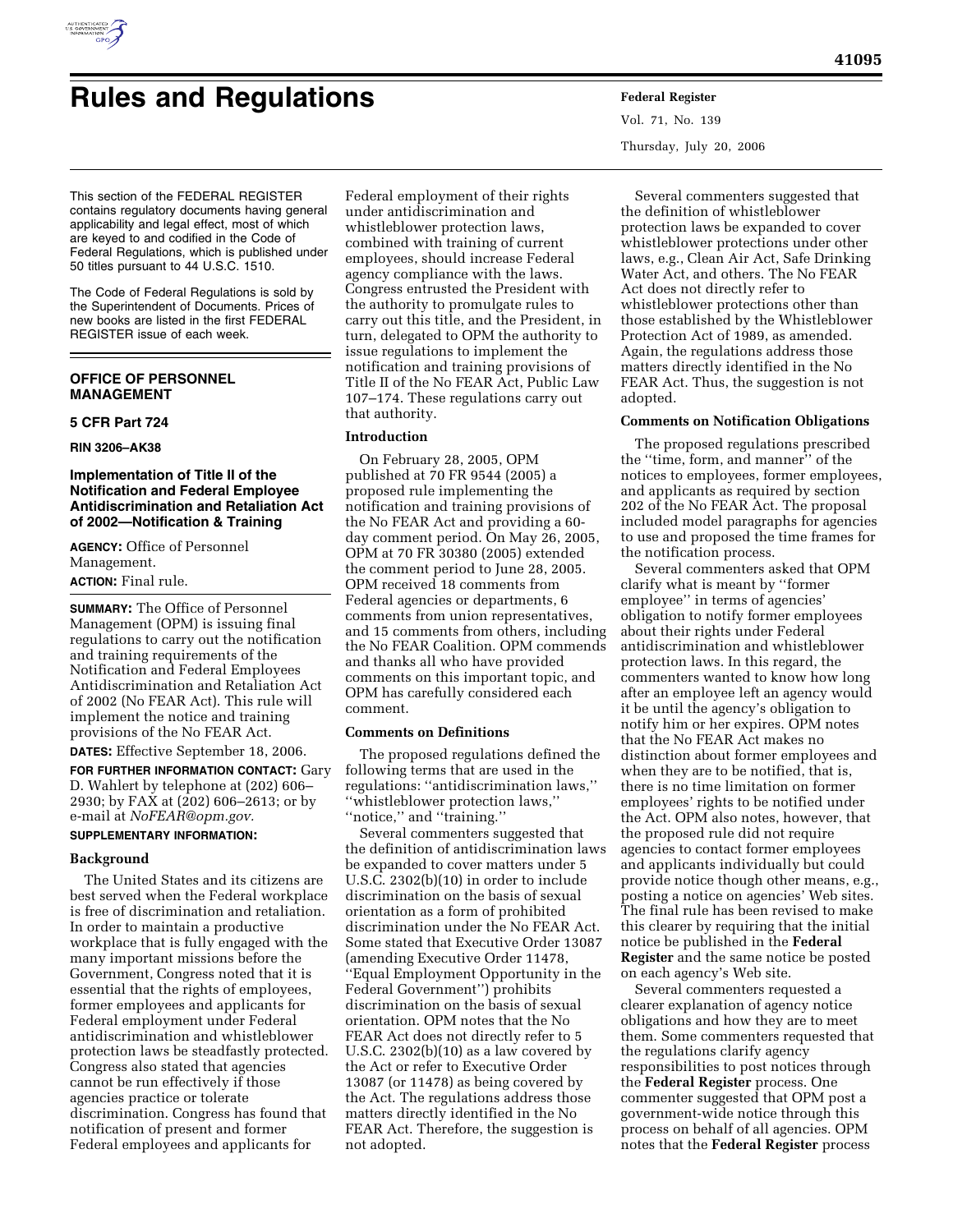was identified as an approved means to meet notification obligations under the Act in those cases where the agency does not have a Web site and the regulations have been clarified in this regard. Because the notice obligation rests with individual agencies, however, OPM declines to adopt the suggestion that OPM post a government-wide notice. At a minimum, agencies are required to include in their notices the text required by these regulations but may also add additional text in light of their individual agency circumstances. The final regulation also draws distinctions between the notice for employees and notice for former employees and applicants. Finally, one commenter asked whether a single posting on an agency's Internet Web site would meet the initial notification requirements of section 724.202(e) of the proposed rule. OPM's response is that it would not. The final rules require that all agencies' initial notices be published in the **Federal Register**. In addition, all agencies with Web sites are required to place the same notices on their sites where they are to remain until replaced or revised.

Several commenters suggested that agencies be afforded discretion and flexibility to modify the proposed model notice language to fit their needs rather than be required to use the model language verbatim. Because the notice obligation applies governmentwide, OPM believes that the required information established by these regulations should be consistent governmentwide. This would eliminate any confusion that might be created if content varied from agency to agency. Therefore, OPM does not adopt the suggestion and agencies are required to use the model language contained in the regulations. While the required information would be consistent governmentwide, OPM notes that agencies have the authority under the regulations to provide additional information within the notice. One commenter noted that the proposed section 724.202(f) would require agencies to provide a notice in alternative, accessible formats if requested by employees, former employees and applicants. The commenter was concerned that this might be read to impose requirements beyond those covered in section 508 of the Rehabilitation Act of 1973, as amended. OPM notes that section 508 is limited to electronic materials and the regulations address other materials such as (non-electronic) written notices. Therefore, OPM has not deleted the section but has modified it to state that

agencies are obligated to provide requested notices in alternative, accessible formats to the extent required by law.

Several commenters suggested that the model language describing the bases for prohibited discrimination be expanded to include sexual orientation. As noted previously in discussing the definition of antidiscrimination laws, OPM has decided not to expand the regulations beyond the express terms of the No FEAR Act; thus the suggestion is not adopted. Similar suggestions that the model language include references to types of whistleblowing other than that protected by the Whistleblower Protection Act of 1989, as amended, are not adopted because OPM has decided not to expand the regulations as previously discussed.

One commenter suggested as unnecessary the last sentence in the ''Disciplinary Actions'' portion of the model language that states agencies may not take unfounded disciplinary actions. OPM believes it is important to state clearly that the No FEAR Act does not change existing laws with respect to taking disciplinary actions. As the No FEAR Act states in section 102, increased accountability under the Act is not furthered ''by taking unfounded disciplinary actions against managers or by violating the procedural rights of managers.'' Thus, OPM does not adopt the suggestion.

OPM also made a technical change to the ''Disciplinary Actions'' portion of the model language to clarify the circumstances in which disciplinary action may be appropriate. Accordingly, the final rule states that employees may be disciplined for conduct inconsistent with Federal antidiscrimination and whistleblower protection laws.

Several commenters requested clarification of the relationship of the No FEAR Act notification process to the Office of Special Counsel (OSC) certification program which calls for agencies to inform employees about their whistleblower protection rights. During the development of the proposed regulations, OPM consulted OSC on this issue and we agreed there is overlap between the two notification programs, with the No FEAR Act notification obligation being broader. As a result, a properly completed notice under the No FEAR Act might also meet that agency's obligations under OSC's certification program. Agencies are cautioned, however, to verify with OSC that their specific No FEAR notification process in fact does meet the requirements of the OSC's program. An agency's OSCapproved notice that includes the minimum model language in these

regulations would satisfy the notification requirements of the No Fear Act.

One commenter suggested that the proposed model language stating that ''you may pursue a discrimination complaint by filing a grievance through your agency's administrative or negotiated grievance procedures, if such procedures apply and are available'' is in error. The commenter asserted that allegations of discrimination cannot be addressed by an agency's administrative grievance procedure. While OPM's former rules on administrative grievance procedures prohibited such coverage, OPM eliminated that restriction ten years ago (see 60 FR 47040, September 11, 1995), and some agencies do provide for such coverage in their administrative grievance procedure.

#### **Comments on Training Obligations**

The proposed regulations prescribed the requirements for Federal agencies to provide training under section 202 of the No FEAR Act to all their employees regarding their rights and remedies under Federal antidiscrimination and whistleblower protection laws. The proposed regulations called for agencies to develop written plans for meeting their training obligations under the Act and prescribed time limits for providing the training.

A commenter noted that some of the time frames in the regulations were expressed in ''business days'' while others used ''calendar days'' and suggested that the final rule use consistent terminology. OPM agrees that consistency within the regulations promotes better understanding and therefore adopts the suggestion. As a result, the time frames in the final regulations have been modified to use the term calendar days in all cases and the number of calendar days adjusted to reflect a comparable amount of actual time as proposed, *e.g.*, 90 calendar days instead of 60 business days.

One commenter suggested that the word ''content'' be replaced in section 724.203(b) of the proposed regulations concerning training plans because the ''content'' of training is already set by the No FEAR Act itself, *i.e.*, training on the rights and remedies available under the Antidiscrimination Laws and Whistleblower Protection Laws. OPM agrees and adopts the suggestion, changing ''content'' to ''training materials'' as a necessary element to be described in each agency's training plan.

In another reference to the content of agency training, a second commenter noted that section 102(5)(B) of the No FEAR Act provides that ''Federal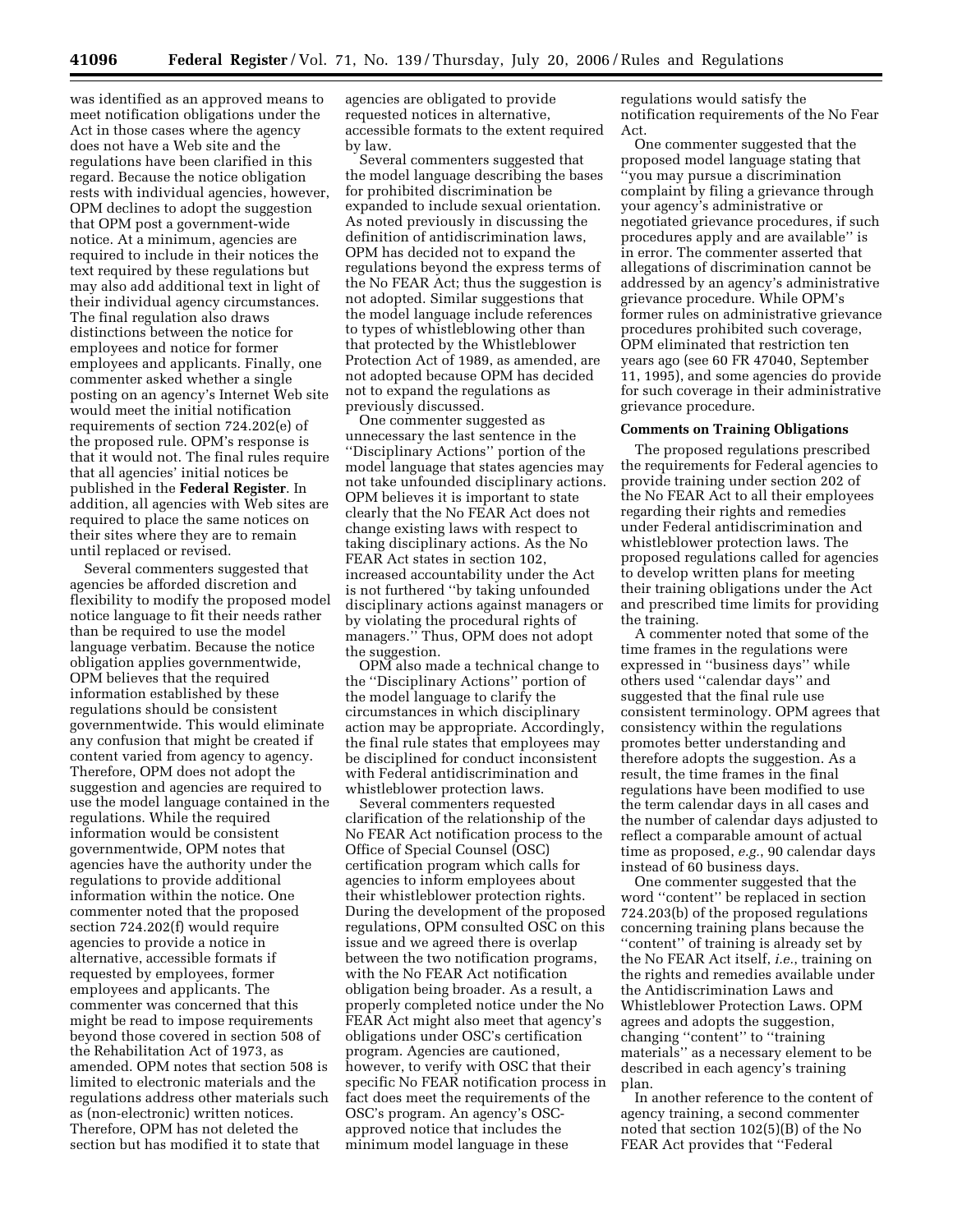agencies should ensure that managers have adequate training in the management of a diverse workforce and in dispute resolution and other essential communication skills.'' This provision is part of a number of items in the Act reflecting the ''Sense of Congress''; however, this language is not repeated in the Act's section 202(c) which independently prescribes the content of agency training. Training on dispute resolution and communications skills, for example, may be beneficial, and agencies are free to include such topics in their training programs. Such topics are not, however, required under the Act and OPM declines to require such training as part of agencies' obligation to train employees on the rights and remedies available under the Antidiscrimination Laws and Whistleblower Protection Laws.

In addition to the above specific issues, a number of commenters suggested that OPM review and/or approve agency training programs, provide an oversight/enforcement mechanism on training, and receive periodic reports from agencies. Some commenters suggested that the No FEAR Coalition be a part of an OPM review process of agency training plans. OPM notes that under section 724.302(a)(9) of the proposed rule, each agency will be required to report on their written plan developed under 724.203(a) of this final rule. Copies of the agency's report will be provided to Members of Congress, the Chair of the EEOC, the Attorney General and the Director of OPM. This reporting mechanism will provide an appropriate level of oversight; therefore the suggestions are not adopted.

Several commenters suggested that the Equal Employment Opportunity Commission and the Office of Special Counsel develop training programs that agencies could use to meet their training obligations. OPM notes that the No FEAR Act did not task these agencies with that responsibility, and OPM will not do so. Agencies, however, may seek assistance and information from these agencies.

One commenter recommended that the final rule clarify that, while agencies are required to train their employees, this requirement does not extend to contract employees. OPM believes that the language is clear on its face that only current Federal employees are to be trained; thus OPM does not adopt the recommendation.

One commenter suggested that OPM require agencies to conduct face-to-face training as opposed to other types of training, e.g., computer-based training. OPM has determined that it is best left to agencies to decide the most

appropriate method(s) of training for their employees. OPM therefore declines to adopt this suggestion.

One commenter noted that the proposed regulations appeared to require agencies to incorporate No FEAR Act training into their new employee orientation programs if they have such programs. While agencies may do so (and OPM believes this may be an efficient vehicle for agencies to meet their training obligations), OPM did not intend to prevent agencies from conducting other training for new employees outside of the orientation process. OPM's intent instead is to ensure that if training is not done during a new employee orientation, it is completed within 90 calendar days after an employee enters on duty. Therefore, OPM has modified the regulation to clarify that agencies may train new employees on the rights and remedies under Federal antidiscrimination and whistleblower protection laws using new employee orientation programs or other training programs as long as the applicable training program is completed within 90 calendar days after an employee enters on duty.

Many commenters expressed concern about the proposed requirement that agencies complete initial training of their employees under the No FEAR Act by September 30, 2005. Their concerns include the logistics of training large numbers of employees in a short time, the burden on small agencies with limited resources, and the Federal budget request cycle. A number of commenters suggested that September 30, 2006, would be a more feasible date for completing initial training. One commenter suggested moving the initial training date to 2007. Other commenters, including the No FEAR Coalition, however, expressed their deep concern about the amount of time already expended in developing the regulations governing training. In balancing these concerns, OPM notes the importance Congress has attached to the training obligation, and concludes that it is imperative that agencies be allowed sufficient time to develop and deliver to employees the quality training that they deserve and to which they are entitled under the Act. Therefore, OPM has decided to require that initial training be completed within 90 days of the effective date of these regulations.

Several commenters expressed concern about the proposed rule's requirement for a two-year training cycle after the initial training is completed. Some recommended no additional training and another recommended a five-year cycle. OPM has taken into account comments on the initial training, e.g., the logistics of training large numbers of employees, the burdens on small agencies, and the Federal budget request cycle. OPM believes, however, that on-going training is essential to maintaining a workforce that is knowledgeable about its rights and remedies under these laws. Accordingly, OPM is retaining the two-year training cycle as proposed.

#### **Miscellaneous Comments**

One commenter suggested that OPM issue regulations concerning the discipline of employees for violations of Federal antidiscrimination and whistleblower protection laws. OPM notes that section 204 of Title II of the No FEAR Act requires the President or his designee (OPM) to conduct a study of agency best practices in taking such disciplinary actions and then to develop advisory guidelines for agencies to follow in taking action. Because the No FEAR Act (through delegation by the President) already assigns this similar responsibility to OPM, the suggestion is not adopted.

#### **Regulatory Flexibility Act**

I certify that this regulation will not have a significant economic impact on a substantial number of small entities because the regulations pertain only to Federal employees and agencies.

#### **E.O. 12866, Regulatory Review**

This final rule has been reviewed by the Office of Management and Budget under Executive Order 12866.

#### **E.O. 13132**

This regulation will not have substantial direct effects on the States, on the relationship between the National Government and the States, or on distribution of power and responsibilities among the various levels of government. Therefore, in accordance with Executive Order 13132, it is determined that this rule does not have sufficient federalism implications to warrant preparation of a Federalism Assessment.

# **E.O. 12988, Civil Justice Reform**

This regulation meets the applicable standard set forth in sections 3(a) and 3(b)(2) of Executive Order 12988.

# **Unfunded Mandates Reform Act of 1995**

This rule will not result in the expenditure by State, local and tribal governments, in the aggregate, or by the private sector, of \$100,000,000 or more in any one year, and it will not significantly or uniquely affect small governments. Therefore, no actions were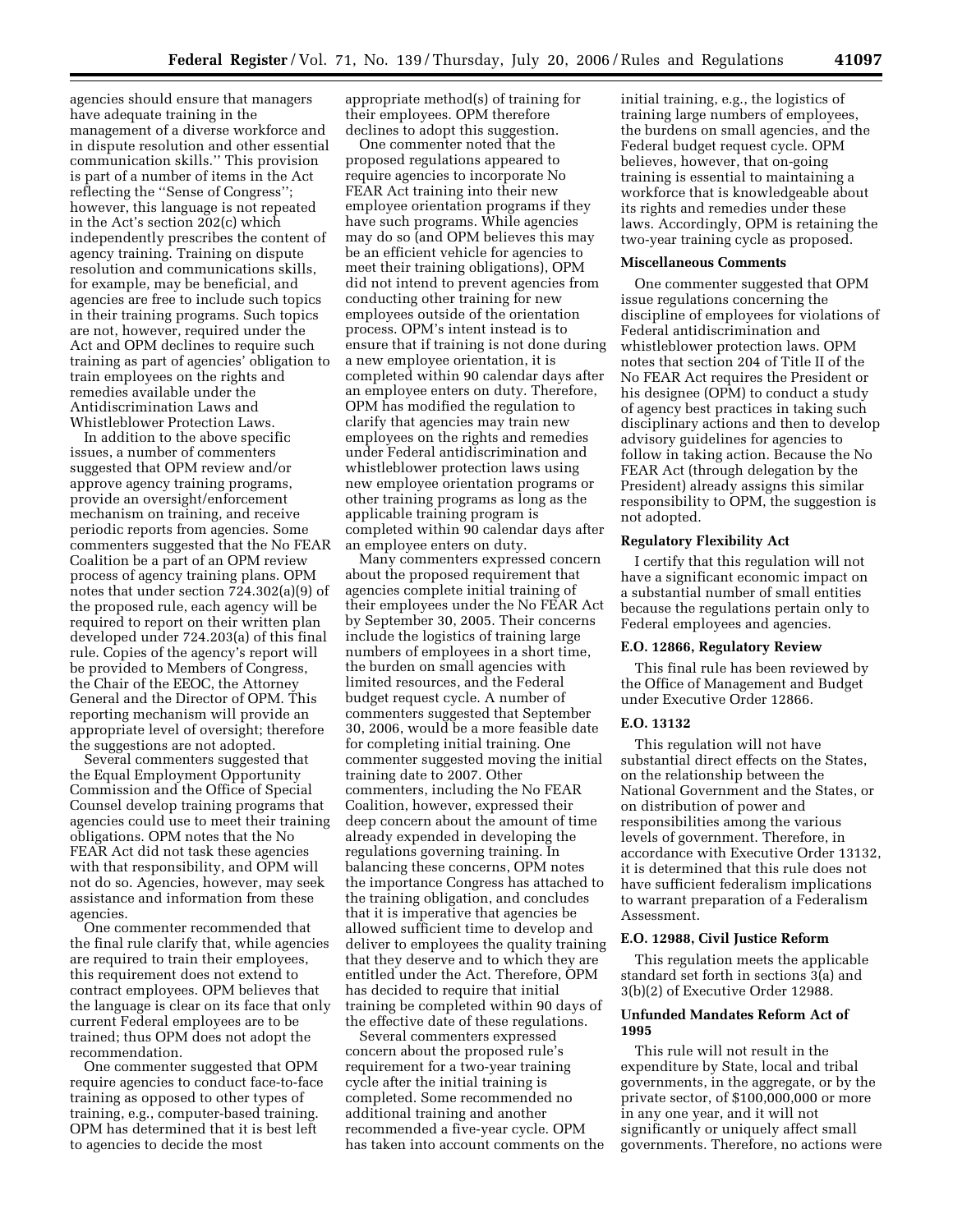deemed necessary under the provisions of the Unfunded Mandates Reform Act of 1995.

#### **Congressional Review Act**

This action pertains to agency management, personnel and organization and does not substantially affect the rights or obligations of nonagency parties and, accordingly, is not a ''rule'' as that term is used by the Congressional Review Act (Subtitle E of the Small Business Regulatory Enforcement Fairness Act of 1996 (SBREFA)). Therefore, the reporting requirement of 5 U.S.C. 801 does not apply.

# **List of Subjects in 5 CFR Part 724**

Administrative practice and procedure, Civil rights, Claims.

U.S. Office of Personnel Management.

# **Linda M. Springer,**

*Director.* 

■ Accordingly, OPM amends part 724 of title 5, Code of Federal Regulations, as follows:

# **PART 724—IMPLEMENTATION OF TITLE II OF THE NOTIFICATION AND FEDERAL EMPLOYEE ANTIDISCRIMINATION AND RETALIATION ACT OF 2002**

■ 1. The authority citation for part 724 continues to read as follows:

**Authority:** Sec. 204 of Public Law 107–174; Presidential Memorandum dated July 8, 2003, ''Delegation of Authority Under Section 204(a) of the Notification and Federal Employee Antidiscrimination Act of 2002.''

#### **Subpart A—Reimbursement of Judgment Fund**

 $\blacksquare$  2. In § 724.102 of subpart A, add new definitions for *Antidiscrimination Laws, Notice, Training,* and *Whistleblower Protection Laws* in alphabetical order to read as follows:

#### **§ 724.102 Definitions.**

\* \* \* \* \* *Antidiscrimination Laws* refers to 5 U.S.C. 2302(b)(1), 5 U.S.C. 2302(b)(9) as applied to conduct described in 5 U.S.C. 2302(b)(1), 29 U.S.C. 206(d), 29 U.S.C. 631, 29 U.S.C. 633a, 29 U.S.C. 791 and 42 U.S.C. 2000e–16.

\* \* \* \* \* *Notice* means the written information provided by Federal agencies about the rights and protections available under Federal Antidiscrimination Laws and Whistleblower Protection Laws.

\* \* \* \* \* *Training* means the process by which

Federal agencies instruct their employees regarding the rights and remedies applicable to such employees under the Federal Antidiscrimination Laws and Whistleblower Protection Laws.

*Whistleblower Protection Laws* refers to 5 U.S.C. 2302(b)(8) or 5 U.S.C. 2302(b)(9) as applied to conduct described in 5 U.S.C. 2302(b)(8).

■ 3. A new subpart B to Part 724 is added to read as follows:

# **Subpart B—Notification of Rights and Protections and Training**

Sec.<br>724.201 724.201 Purpose and scope.

Notice obligations.

724.203 Training obligations.

#### **§ 724.201 Purpose and scope.**

(a) This subpart implements Title II of the Notification and Federal Employee Antidiscrimination and Retaliation Act of 2002 concerning the obligation of Federal agencies to notify all employees, former employees, and applicants for Federal employment of the rights and protections available to them under the Federal Antidiscrimination Laws and Whistleblower Protection Laws. This subpart also implements Title II concerning the obligation of agencies to train their employees on such rights and remedies. The regulations describe agency obligations and the procedures for written notification and training.

(b) Pursuant to section 205 of the No FEAR Act, neither that Act nor this notice creates, expands or reduces any rights otherwise available to any employee, former employee or applicant under the laws of the United States, including the provisions of law specified in 5 U.S.C. 2302(d).

#### **§ 724.202 Notice obligations.**

(a) Each agency must provide notice to all of its employees, former employees, and applicants for Federal employment about the rights and remedies available under the Antidiscrimination Laws and Whistleblower Protection Laws applicable to them.

(b) The notice under this part must be titled, ''No FEAR Act Notice.''

(c) Each agency must provide initial notice within 60 calendar days after September 18, 2006. Thereafter, the notice must be provided by the end of each successive fiscal year and any posted materials must remain in place until replaced or revised.

(d) After the initial notice, each agency must provide the notice to new employees within 90 calendar days of entering on duty.

(e) Each agency must provide the notice to its employees in paper (e.g., letter, poster or brochure) and/or

electronic form (e.g., e-mail, internal agency electronic site, or Internet Web site). Each agency must publish the *initial* notice in the **Federal Register**. Agencies with Internet Web sites must also post the notice on those Web sites, in compliance with section 508 of the Rehabilitation Act of 1973, as amended. For agencies with components that operate Internet Web sites, the notice must be made available by hyperlinks from the Internet Web sites of both the component and the parent agency. An agency may meet its paper and electronic notice obligation to former employees and applicants by publishing the initial notice in the **Federal Register**  and posting the notice on its Internet Web site if it has one.

(f) To the extent required by law and upon request by employees, former employees and applicants, each agency must provide the notice in alternative, accessible formats.

(g) Unless an agency is exempt from the cited statutory provisions, the following is the minimum text to be included in the notice. Each agency may incorporate additional information within the model paragraphs, as appropriate.

## **Model Paragraphs**

#### **No Fear Act Notice**

On May 15, 2002, Congress enacted the ''Notification and Federal Employee Antidiscrimination and Retaliation Act of 2002,'' which is now known as the No FEAR Act. One purpose of the Act is to ''require that Federal agencies be accountable for violations of antidiscrimination and whistleblower protection laws.'' Public Law 107–174, Summary. In support of this purpose, Congress found that ''agencies cannot be run effectively if those agencies practice or tolerate discrimination.'' Public Law 107–174, Title I, General Provisions, section 101(1).

The Act also requires this agency to provide this notice to Federal employees, former Federal employees and applicants for Federal employment to inform you of the rights and protections available to you under Federal antidiscrimination and whistleblower protection laws.

#### **Antidiscrimination Laws**

A Federal agency cannot discriminate against an employee or applicant with respect to the terms, conditions or privileges of employment on the basis of race, color, religion, sex, national origin, age, disability, marital status or political affiliation. Discrimination on these bases is prohibited by one or more of the following statutes: 5 U.S.C. 2302(b)(1), 29 U.S.C. 206(d), 29 U.S.C. 631, 29 U.S.C. 633a, 29 U.S.C. 791 and 42 U.S.C. 2000e–16.

If you believe that you have been the victim of unlawful discrimination on the basis of race, color, religion, sex, national origin or disability, you must contact an